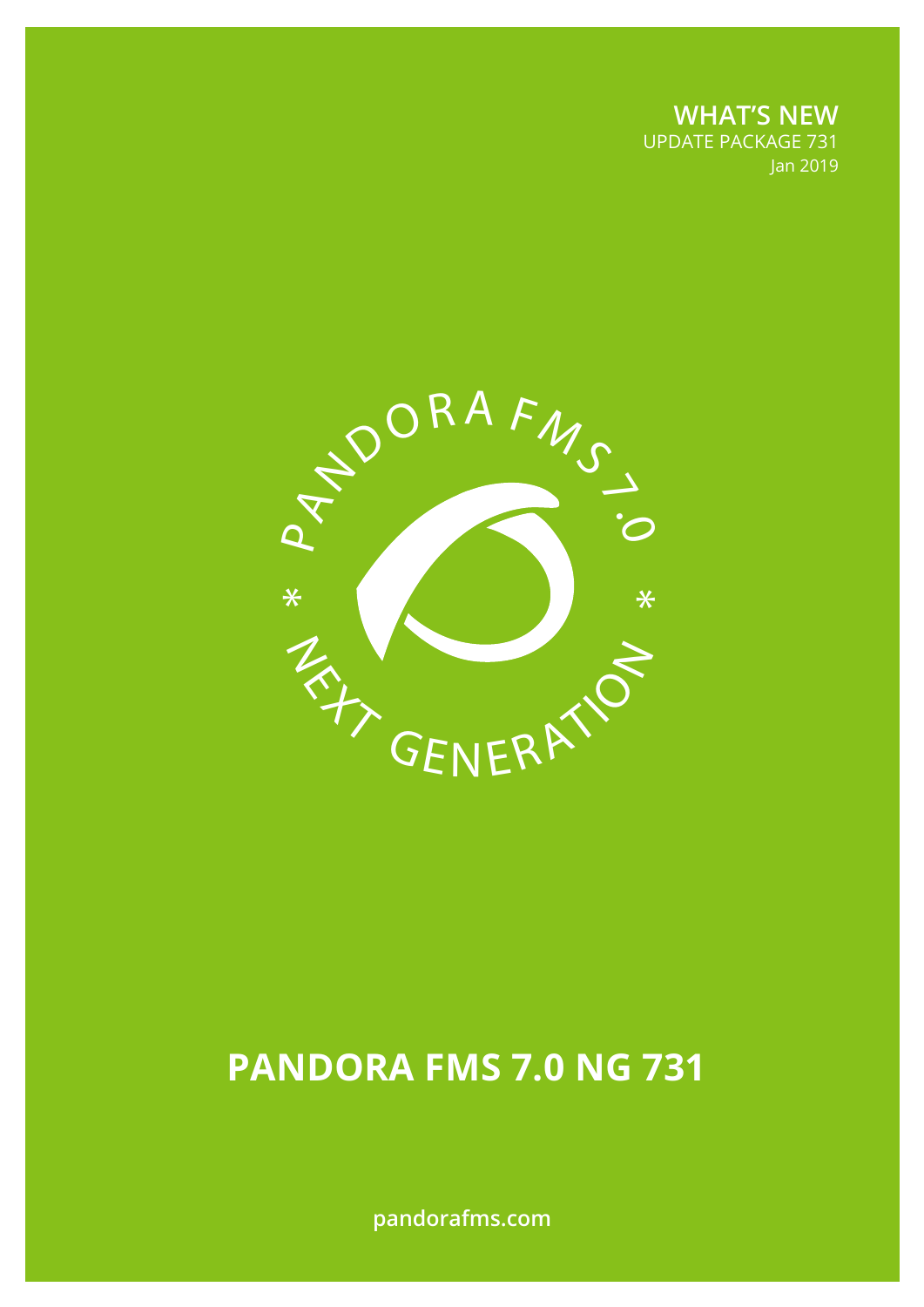

## NEW FEATURES AND IMPROVEMENTS

#### **New and improved IPAM**

In this Pandora FMS release 731, IP address management (IPAM) has been significantly improved. Among other aspects that have been optimized are the following:

A new VLAN configuration mode has been created with which you can associate one VLAN or more networks, as long as they are not already associated with another. As a result of this new mode, a VLAN operational view with all monitored VLANs and their information has also been implemented.

In addition, a new wizard has been introduced with which you can scan all configured VLANs on a target device and incorporate those that are not monitored.

|                                                     | Q<br><b>IPAM</b>                                                 |                                              |                                                                            | 24 义 品 国 6 春   |
|-----------------------------------------------------|------------------------------------------------------------------|----------------------------------------------|----------------------------------------------------------------------------|----------------|
| <b>SUCCESS</b><br>$\bullet$<br>Successfully deleted |                                                                  |                                              |                                                                            | $\mathcal{H}$  |
| Name                                                | <b>Description</b>                                               |                                              | <b>Networks</b>                                                            | <b>Actions</b> |
| Vian 50 & 80                                        | Networks number 50 and 80                                        | $\pmb{\times}$<br><b>Add network to Vlan</b> | 192.168.80.0/24                                                            | √ ◎ 市 同        |
| Vlan 70                                             | Adress: 192.168.50.252 Interfaces: 11, 12, 13, 14, 15, 16, 17, 3 | <b>Current Networks</b><br>192.168.50.0/24   | 192.168.70.0/24                                                            | √ 〇 市 団        |
| Vian 90                                             | Adress: 192.168.50.252 Interfaces: 07, 08, 09, 10                |                                              | 192.168.90.0/24                                                            | √ ◎ 亩 园        |
| Vian others                                         | Other networks                                                   |                                              | 192.168.1.0/24 而<br>192.168.2.0/24 而<br>192.168.10.0/24<br>192.168.30.0/24 | √ ◎ 市 园        |
|                                                     |                                                                  | Create<br>Add<br>Cancel<br>network           |                                                                            | New Vian >     |
|                                                     |                                                                  |                                              |                                                                            |                |
|                                                     |                                                                  |                                              |                                                                            |                |

• A new Supernet configuration mode has been implemented, allowing to associate different networks to it. Also, a new view has been added with a new network map that shows the supernets monitored by IPAM and the linked networks with information associated to each one of them.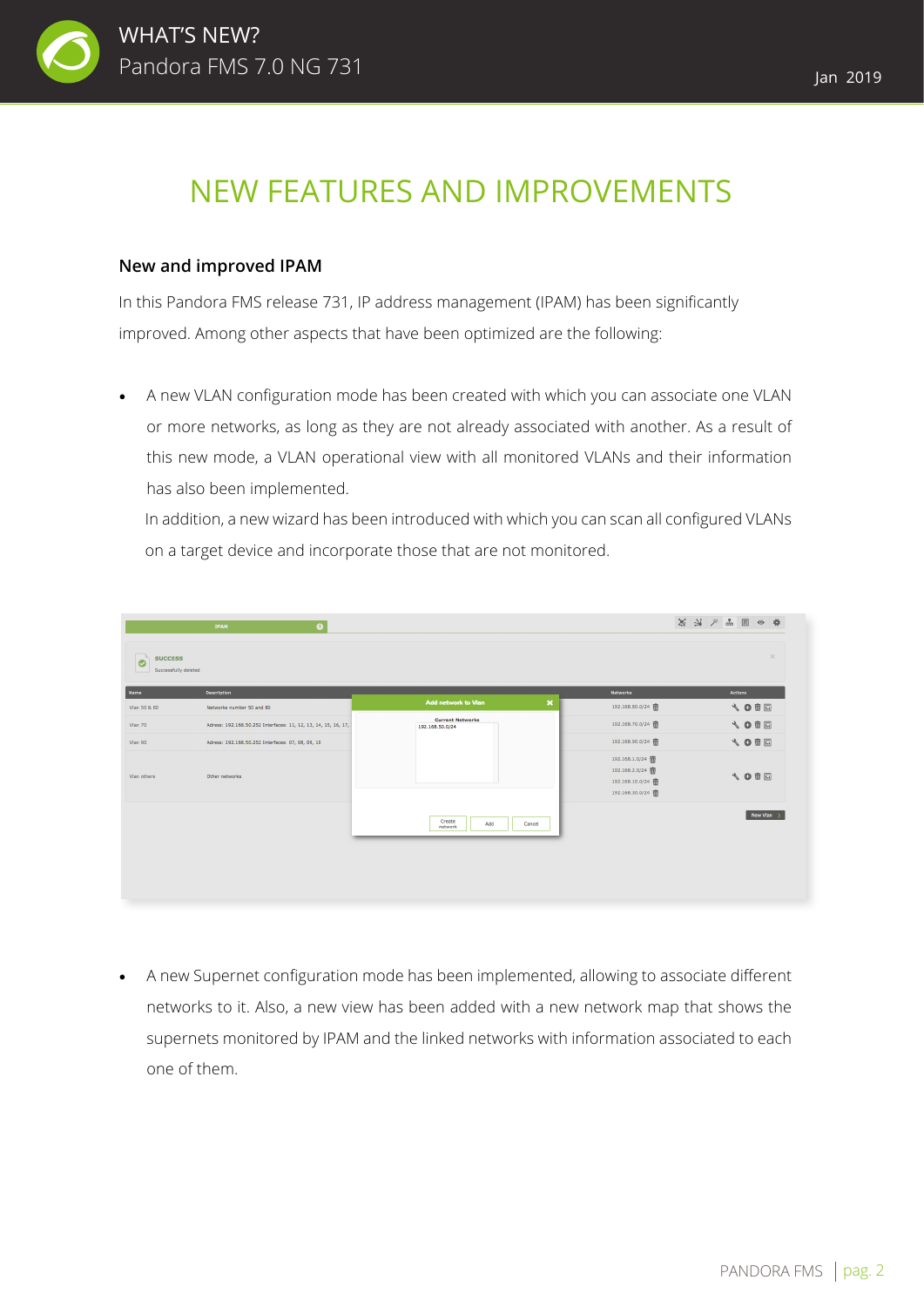



- Through a new IPAM script information can be collected from DHCP servers. This information will be discarded if there is a Pandora FMS software agent monitoring that machine.
- To monitor the created networks, the server will receive an XML with the relevant data and will create an IPAM agent with the associated modules.

| IPAM_192.168.80.0/24                                                                                           |                             |                                                   | 図団●■図●日本<br>◧                                      |              |
|----------------------------------------------------------------------------------------------------------------|-----------------------------|---------------------------------------------------|----------------------------------------------------|--------------|
| IPAM_192.168.80.0/24<br>G.                                                                                     | <b>Agent contact</b>        |                                                   |                                                    | ೮<br>$\circ$ |
| $\rightarrow$<br>network                                                                                       | Interval                    | 1 days                                            |                                                    |              |
| $\bullet$<br>N/A                                                                                               | Last contact / Remote       | 1 minutes 13 seconds / January 29, 2019, 11:28 am |                                                    |              |
|                                                                                                                | <b>Next contact</b>         | $O\%$                                             |                                                    |              |
| 田<br>Agent autogenerated from IPAM<br>$9:1:8+$                                                                 |                             |                                                   |                                                    |              |
|                                                                                                                | <b>Agent info</b>           |                                                   |                                                    |              |
| Events (24h)                                                                                                   | Group                       | Unknown                                           | Agent access rate (24h)                            |              |
|                                                                                                                | Parent                      | N/A                                               | 1.5 <sub>c</sub><br><b>@</b> PANDORAFMS            |              |
| 15:00<br>17:00<br>19:00<br>21:00<br>23:00 01:00<br>03:00<br>05:00<br>07:00<br>09:00<br>11:00<br>13:00<br>01:00 | <b>Remote configuration</b> | <b>Disabled</b>                                   | 0.5                                                |              |
|                                                                                                                | <b>Secondary groups</b>     | N/A                                               | 16:00<br>20:00<br>00:00<br>04:00<br>08:00<br>12:00 |              |
|                                                                                                                | Position (Long, Lat)        | There is no GIS data.                             |                                                    |              |
|                                                                                                                | dispositivo *               | -empty-                                           |                                                    |              |
|                                                                                                                | Tipo de dispositivo *       | -empty-                                           |                                                    |              |
|                                                                                                                |                             |                                                   |                                                    |              |

- New information fields have been added both in the new and existing views, as well as in the exportable data in csv. Some data examples are:
	- Available IPs
	- Free IPs  $\bullet$
	- Busy IPs  $\bullet$
	- Reserved IPs  $\bullet$
	- % Free IPs $\blacksquare$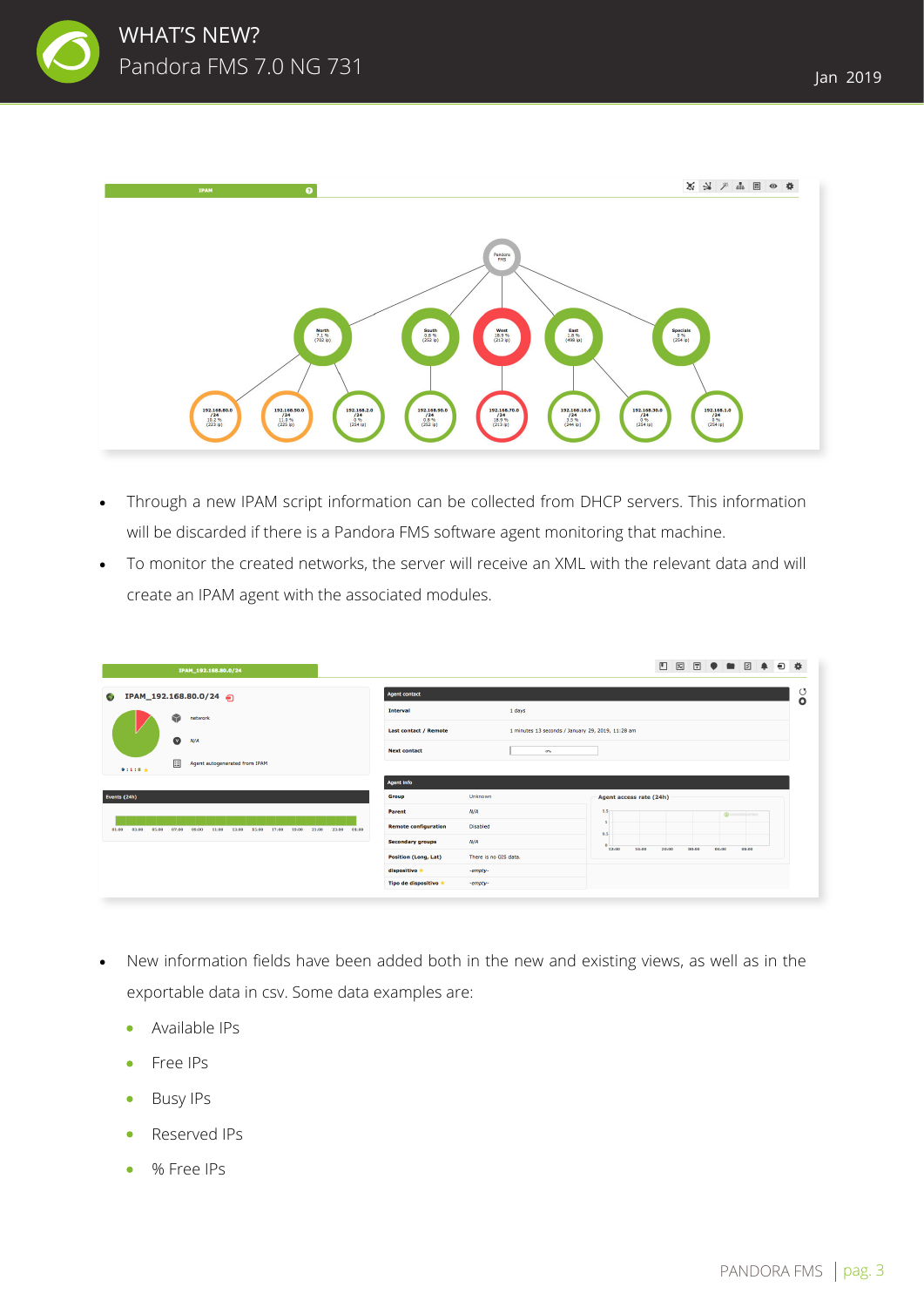

Moreover, new additional filters have been created in the searches in order to examine the date of the last contacts.

#### **New API calls**

In the previous Pandora FMS update, several API improvements were made; with release 731 new calls have been created: to list and create event filters, alert commands, alert actions, collections and inventory modules, as well as the creation and management of module and user groups.

#### **Massive event response execution**

From this update, you will be able to execute the personalized responses of an event massively, with a limit of 10 events at a time.

| #3  | pandorafms dataserver going UP      | 18 minutes 53 seconds |                      | $\star$      | QOXT                     | $\Box$ |
|-----|-------------------------------------|-----------------------|----------------------|--------------|--------------------------|--------|
| #11 | pandoralms eventserver going UP     | 18 minutes 53 seconds |                      | $\star$      | QOX m                    | $\Box$ |
| #12 | pandorafms icmpserver going UP      | 18 minutes 53 seconds |                      | $\star$      | QOXT                     | $\Box$ |
| #9  | pandorafms inventoryserver going UP | 18 minutes 53 seconds |                      | $\star$      | QOIT                     | $\Box$ |
| #4  | pandorafms networkserver going UP   | 18 minutes 53 seconds |                      | $\star$      | QOXT                     | $\Box$ |
| #7  | pandorafms pluginserver going UP    | 18 minutes 53 seconds |                      | $\star$      | QOXT                     | - 0    |
|     |                                     |                       | In progress selected | $\mathbf{v}$ | Execute event response > |        |

### **Other improvements**

- **\*** Massive editing of modules has been optimized, reducing operation time considerably.
- **\*** Several tasks have been performed to improve security in Pandora FMS.
- **\*** The services widget visualization has been improved.
- **\*** A status check spinner has been added when creating an agent with the Meta Console wizard to see the IP check status of the agent.
- **\*** From this release 731 it will be possible to eliminate an agent inside a policy applying the change on that agent, without having to apply the other changes of the policy.